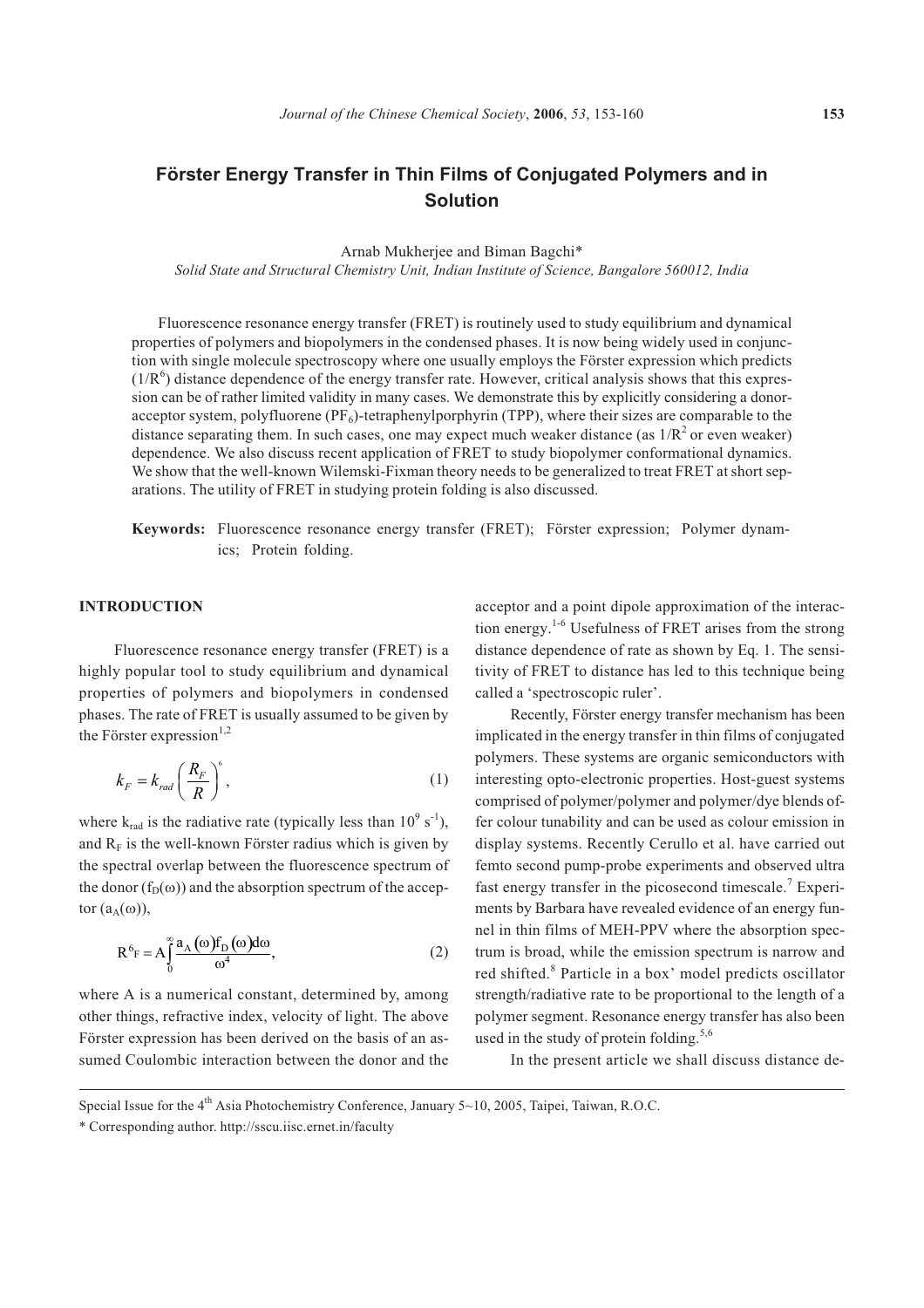pendence of resonance energy transfer via Coulomb mechanism. It was found that the Förster expression of  $1/R^6$  dependence breaks down at short distances. We shall also discuss use of FRET in polymer dynamics and protein folding.

### **DISTANCE DEPENDENCE OF THE COULOMBIC ENERGY TRANSFER RATE**

In order to explore the validity of the Förster expression for the distance dependence, we have carried out a quantum chemical calculation of the rate between polyfluorence (PF<sub>6</sub>) and triphenyl (TPP).<sup>9</sup> Here PF<sub>6</sub> is the donor and TPP is the acceptor. In Fig. 1 we show the geometry of the donor and the acceptor and also the way separation between them is varied. The calculation of the rate has been carried out by using the Fermi Golden Rule (FGR). We compute the full resonance-Coulomb coupling matrix element, *as well as the point-dipole approximation.*

Classic semi-empirical Pariser-Parr-Pople (PPP) Hamiltonian is coupled with single configuration interaction (SCI). From the PPP/SCI wave functions, electronic transition energies and transition dipole moments are calculated based on optimized geometries.<sup>9</sup>

In Fig. 2, we show the calculated distance dependence for a given transition. In the same figure we show the comparison with the point dipole approximation, calculated within the same wave functions. The figure shows that the rate deviates from  $1/R<sup>6</sup>$  distance dependence at a small separation.

Several comments on the above result are in order. (i) Point dipole approximation and the Förster expression should remain valid when the distance is large compared to the size of the donor-acceptor system. Therefore, in those



Fig. 1. The geometry of the donor-acceptor system, showing the mode of separation between the pair employed in the calculation. See Ref. 9 for details.

applications of FRET where donor and acceptor are dye molecules of molecular dimension say L, Förster expression is expected to remain valid till R is comparable *L*.

## **FRET, POLYMER DYNAMICS AND PROTEIN FOLDING**

Fluorescence resonance energy transfer (FRET) is the transfer of the excited state energy from an excited donor to an acceptor. This transfer occurs without the appearance of a photon and results primarily due to the coulombic interaction between a donor and an acceptor. Recently, FRET has emerged as a powerful technique to study both the conformation and the dynamics of polymers and bio-polymers. FRET is also used to monitor the thermodynamic fluctuations and kinetics of protein folding and unfolding reactions.

One can combine FRET with single molecule spectroscopic techniques to obtain histograms of energy transfer efficiency which provides valuable information about the temperature and denaturant dependent conformational states of the protein.<sup>10</sup>



Fig. 2. The calculated distance dependence for a given transition. In the same figure we show the comparison with the point dipole approximation, calculated within the same wave functions. The dashed line shows the deviation from  $1/R<sup>6</sup>$  distance dependence at a small separation. See Ref. 9 for details.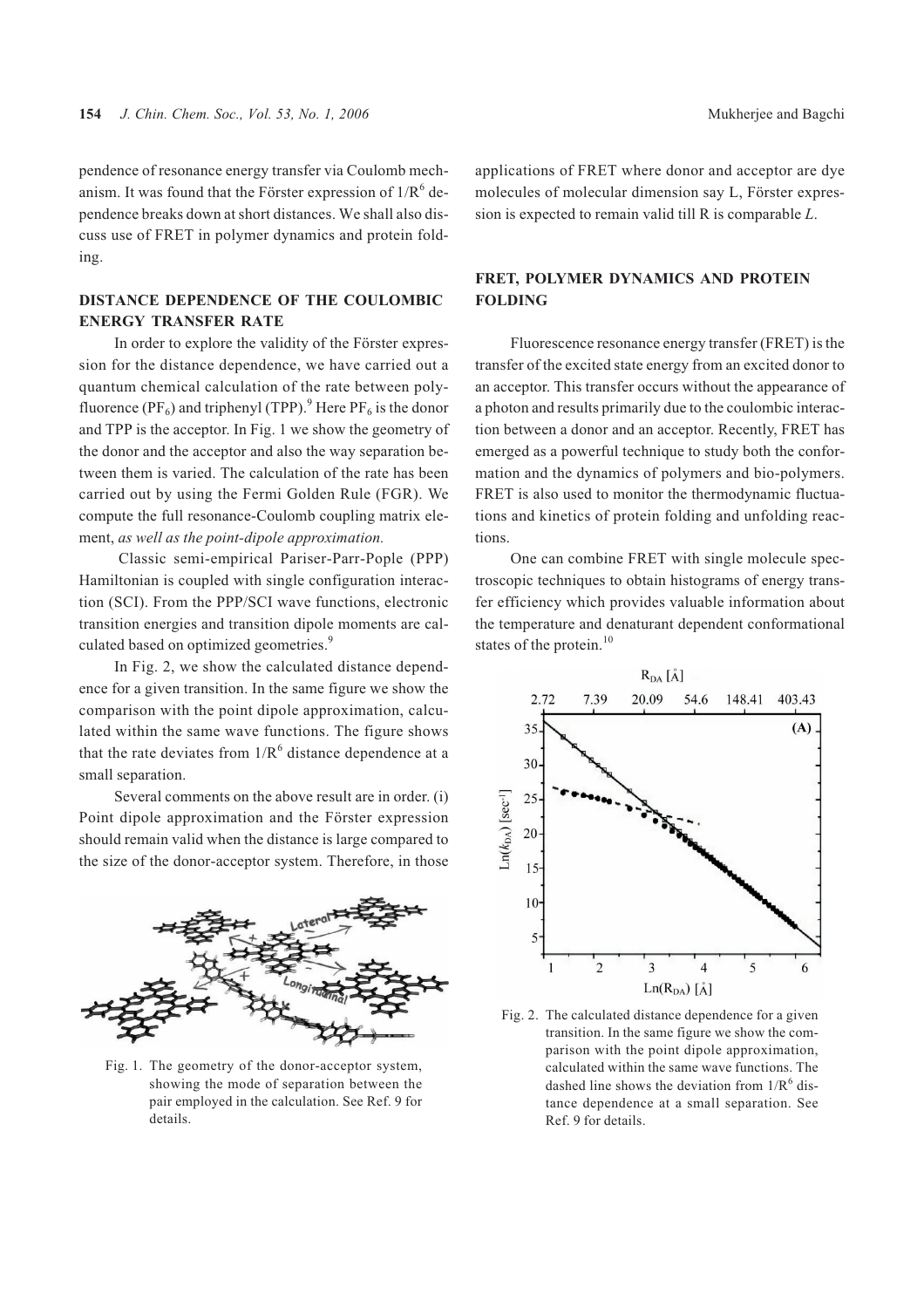### **Wilemski-Fixman Theory**

In 1974, Wilemski-Fixman  $(WF)^{11}$  presented an elegant theory for the diffusion limited intra-chain reaction of a flexible polymer chain. WF considered a simple Rouse model<sup>12</sup> to describe the polymer chain with N monomers. In a Rouse chain, the hydrodynamic and excluded volume interactions are absent.

The complexity of describing the dynamics of energy transfer of polymers in solution arises from the fact that, due to chain connectivity, the Brownian motion of the monomers on the polymer is strongly correlated. The many-body nature of the polymer dynamics can be described by a joint, time dependent probability distribution  $P(\mathbf{r}^N,t)$  where  $\mathbf{r}^N$ denotes the position of all the *N* polymer beads, at time *t*. The time dependence of the probability distribution  $P(\mathbf{r}^N,t)$ can be described by reaction-diffusion equation $11$  as given below.

$$
\frac{\partial}{\partial t} P(\mathbf{r}^N, t) = L_{B} P(\mathbf{r}^N, t) - k_{0} S(R) P(\mathbf{r}^N, t)
$$
(3)

where  $k_0S(R)$  is the sink term and  $L_B$  is the full 3*N* dimensional diffusion tensor given as,

$$
L_{B}(\mathbf{r},t) = D \sum_{j=1}^{N} \frac{\partial}{\partial r_{j}} P_{eq}(\mathbf{r},t) \frac{\partial}{\partial r_{j}} \frac{P(\mathbf{r},t)}{P_{eq}(\mathbf{r},t)}
$$
(4)

where the subscript "eq" denotes equilibrium, *R* is the scalar distance between the two ends of the polymer chain and *D* is defined as the center of mass diffusion coefficient.

The survival probability,  $S_p(t)$  is defined as the probability that the chain has not reacted after time *t* and is given by,

$$
S_p(t) = \int P(\mathbf{r}^N, t) dr_1 dr_2 ... dr_N
$$
 (5)

The Laplace transform of the survival probability is $11$ 

$$
\hat{S}_P(s) = \frac{1}{s} - \frac{k v_{eq}}{s^2 \left(1 + k \hat{D}(s) / v_{eq}\right)},
$$
\n(6)

where *s* is the Laplace variable, *D*(*t*) is the Green's function and  $v_{eq}$  is the equilibrium rate.

WF theory was applied to Rouse chain with Heaviside sink function. This theory provides the understanding of time dependent energy transfer processes because time resolved FRET experiments can be an important tool in understanding the folding/unfolding transitions. Lakshmikanth et al. performed time resolved fluorescence, with the maximum entropy method to analyze the decay kinetics, on a small protein barstar to show the existence of many equilibrium unfolding states contrary to the belief of the two state model of protein folding.<sup>13</sup> WF theory with suitable modification can be used to understand protein folding.

### **FRET Efficiency**

Fluorescence resonance energy transfer (FRET) can serve as a probe to study the structural morphology of a polymer chain. Recently, computational studies of Förster energy transfer efficiency<sup>14</sup> showed that it can indeed differentiate between different conformational states of collapsed polymer, such as rods, toroids or simply the collapsed disordered state. Experimental studies $10$  demonstrated that the single molecular spectroscopy can be used to obtain the FRET efficiency distribution. FRET efficiency distribution  $(\Phi_F)$  is defined by the following relation

$$
\Phi_F = \frac{k(R)}{k(R) + k_{rad}}\tag{7}
$$

where, *R* is the distance between donor and acceptor. Assuming the reaction rate to be given by the Förster rate from Eq. 1, we get,

$$
\Phi_F = \frac{1}{1 + \left(\mathbf{R}/\mathbf{R}_F\right)^6},\tag{8}
$$

The probability of FRET efficiency distribution  $P(\Phi_F)$  can be defined by the following expression,

$$
\boldsymbol{P}(\boldsymbol{\Phi}_F) = \frac{1}{N} \sum_{i=1}^{N} \delta(\boldsymbol{\Phi}_F - \boldsymbol{\Phi}_F(\boldsymbol{\tau}_{rad}))
$$
\n(9)

In each simulation, after choosing a donor-acceptor pair at time  $t = 0$ , the pair is followed till the trajectory gets terminated due to the energy transfer between the donor and acceptor pair. Here, *N* is the total number of independent polymer chain, and  $\tau_{rad}$  is time taken for a trajectory to terminate from the time of its generation.

# **COMPARISON BETWEEN WF THEORY AND SIMULATION**

The predictions of WF theory are compared with Brownian dynamics simulations on the Rouse chain model.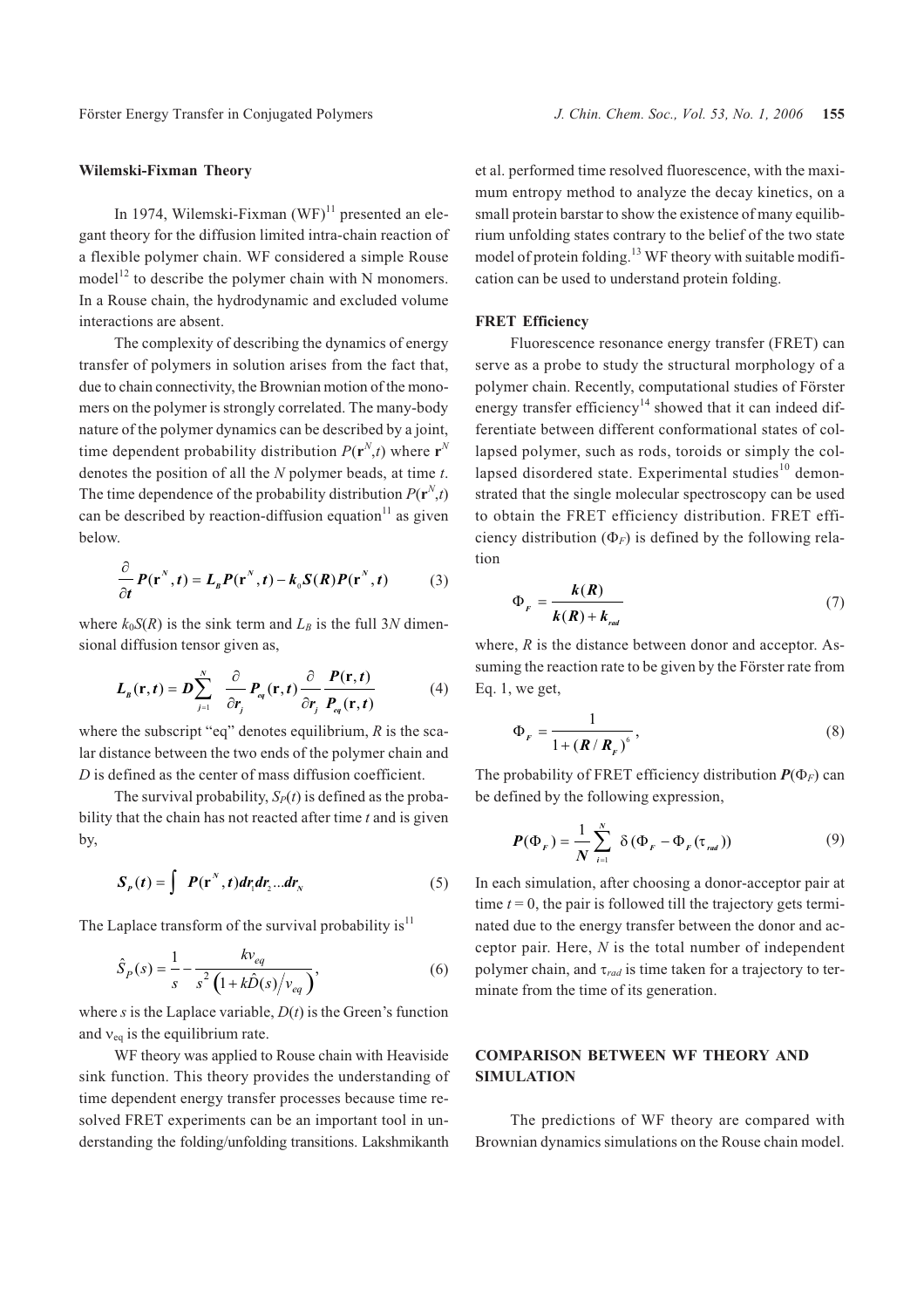The Rouse chain is a simple polymer model having only bonding interaction and no excluded volume. This is called the ideal chain. Brownian Dynamics (BD) simulations are carried out for an ideal Rouse chain where the neighboring beads interact via a harmonic potential U given by,

$$
\beta U = \frac{3}{2b^2} \sum_{j=1}^{N} (r_j - r_{j+1})^2
$$
\n(10)

where  $\beta^{-1}$  is the Boltzmann constant times the temperature,  $r_i$  is the position vector of bead j, and the number of beads constituting the polymer chain is  $N + 1$ . The mean square bond length is  $b^2$ . The equation of motion of the beads under Brownian motion is given by,

$$
r_j(t + \Delta t) = r_j(t) + F_j(t)\Delta t + \Delta X^G(t),\tag{11}
$$

where  $r_i(t)$  is the position of j-th particle at time  $t, F_i(t)$  is the systematic force and  $\Delta X^G(t)$  is the random force obtained from a Gaussian distribution with zero mean and standard deviation of  $2D\Delta t$ . In Eq. (11) the time and energy scales are fixed by using units where  $\beta = 1$ , the bead diffusion coefficient  $D_0 = 1$ , and the mass of bead  $m = 1$ . All the results are presented in these dimensionless units.  $\Delta t$  is varied, between 0.0001 and 0.01, depending on  $R_F$  value. The larger the  $R_F$  the greater is the requirement for the smaller time



Fig. 3. Comparison of simulation results (symbols) for  $S_P(t)$  to predictions of the WF theory (line) for a large Förster rate, namely  $k_F = 10$  at  $R_F = 1$  for N  $= 50$ . See Refs. 14-15 for details.

step. For example, at  $k_F = 1$ , when  $R_F = 1$  the  $\Delta t = 0.01$  is employed and for  $R_F = 5$ , a much smaller time step,  $\Delta t =$ 0.0002 is used.

Survival probabilities obtained from Brownian dynamics simulations agree well with the predictions of WF theory. Although the agreement is good for small  $R_F$  values, the simulations results start deviating from WF at larger  $R_F$  values (Srini et al.). Here the comparison between simulation results and WF theory is shown for different Förster rate  $k_F$ . Fig. 3 shows the results for large Förster rate while Fig. 4 shows the comparison for small Förster rate, but relatively larger Förster radius.

The decay of survival probability is generally nonexponential, more so when the Förster radius is less than the radius of the polymer. The Wilemski-Fixman theory requires generalization when Förster rate is much faster than the rate of diffusion.

#### **FRET DURING FOLDING OF HP-36**

FRET efficiency measurement on a single molecule provides the insight about the distributions of the chromophores in the protein molecule.<sup>10</sup> This FRET efficiency distribution, in turn, gives a measure of folding. The experiment by Deniz et al. shows that the FRET efficiency distri-



Fig. 4. Comparison of simulation results (symbols) for  $S_P(t)$  to predictions of the WF theory (line) for a longer chain ( $N = 100$ ) at  $R_F = 8$  and  $k_F = 1$ . See Refs. 14-15 for details.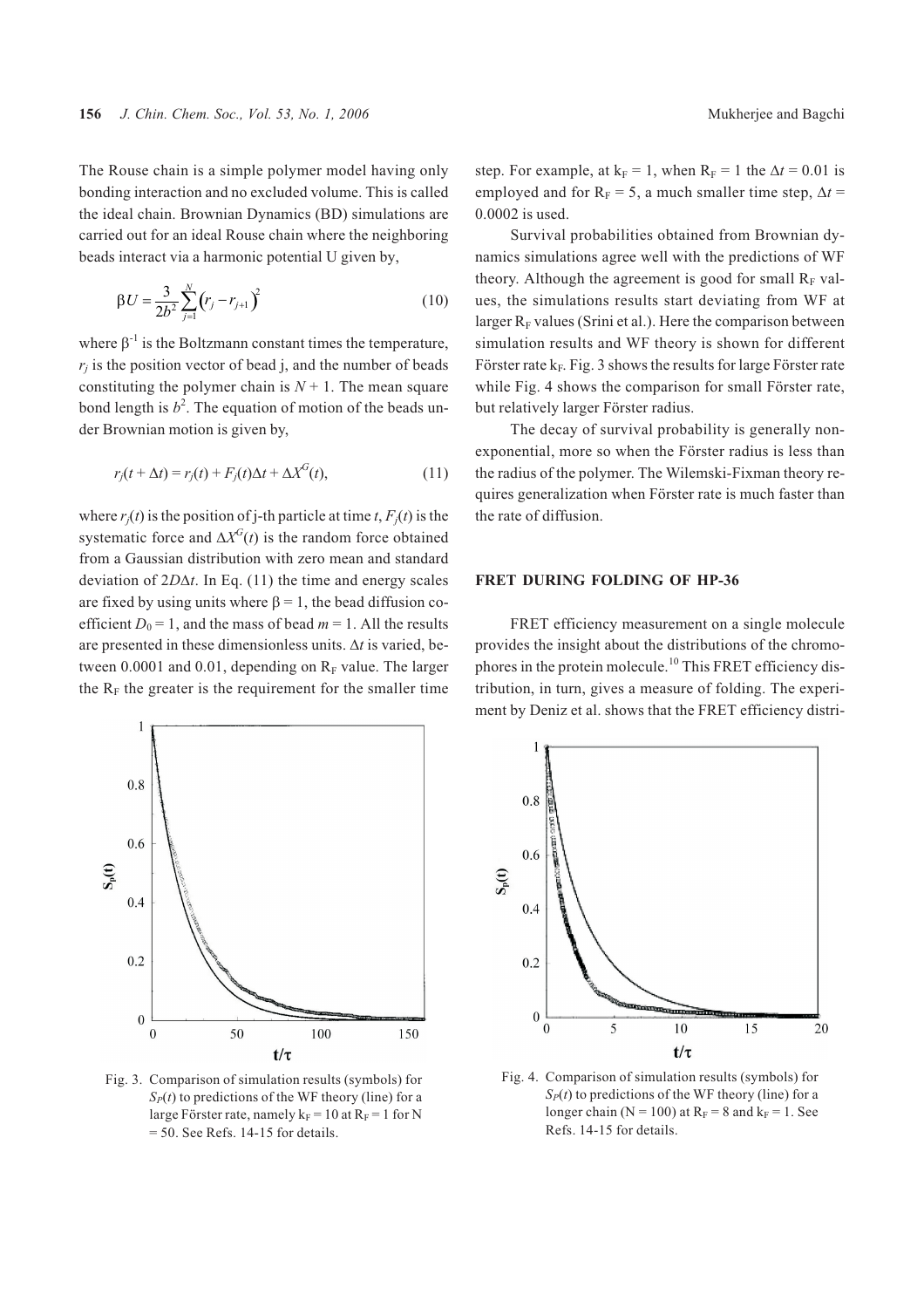bution has a peak around 1.0 when the protein is folded and when the protein is denatured, the efficiency distribution shifts towards lower FRET efficiency. We find that the results are significantly different in the case of the model protein which shows multistage dynamics, which can potentially be captured by FRET.

Simulations have been carried out in this regard with model protein HP-36. The protein HP-36 is a thermostable subdomain of the chicken villin headpiece and it can fold autonomously to a stable structure. A large number of studies has been carried out on this protein, both using offlattice and all atom models. $14-18$  We have recently presented such a study by using a minimalistic model.<sup>16-18</sup> Construction of our minimalistic potential is motivated by the hydrophobicity of different amino acids and also the different helical propensity of the amino acid residues. The detail of the model is given elsewhere.<sup>14-18</sup> The structures obtained after folding resemble, to a good extent, the native state of the real protein. Interestingly, the dynamics shows a multistage folding. The FRET efficiency distribution plotted in the figure below brings out the essential distribution of the separation between the chosen donor-acceptor pair.

FRET has been calculated here along the folding trajectory between different hydrophobic residues. The dynamics of fluorescence resonance energy transfer reflects the multistage folding phenomena. The histogram of the folding efficiency distribution shows interesting features.

Fig. 5 presents the histogram of Förster transfer efficiency  $\phi_F$  both for the high temperature unfolded and the low temperature folded states of the model protein, with the donor and acceptor placed at 9th and 35th side residue atoms both of which are hydrophobic. These distributions have been obtained by calculating FRET efficiency of the equilibrium initial configurations at high temperature and the folded configurations at low temperature. The folded configurations have been generated by quenching the high temperature, extended configuration to the low temperature, collapsed configuration. FRET efficiency shows broad distributions at high temperature as expected. However, the distribution for low temperature folded states is rather interesting. This histogram, although showing a peak



Fig. 5. Probability distribution of FRET efficiency of 9-35 side residue pair is plotted for both high (solid line) and low temperature (dashed line) configurations for  $R_F = 20$  Å. See Refs. 16-17 for details.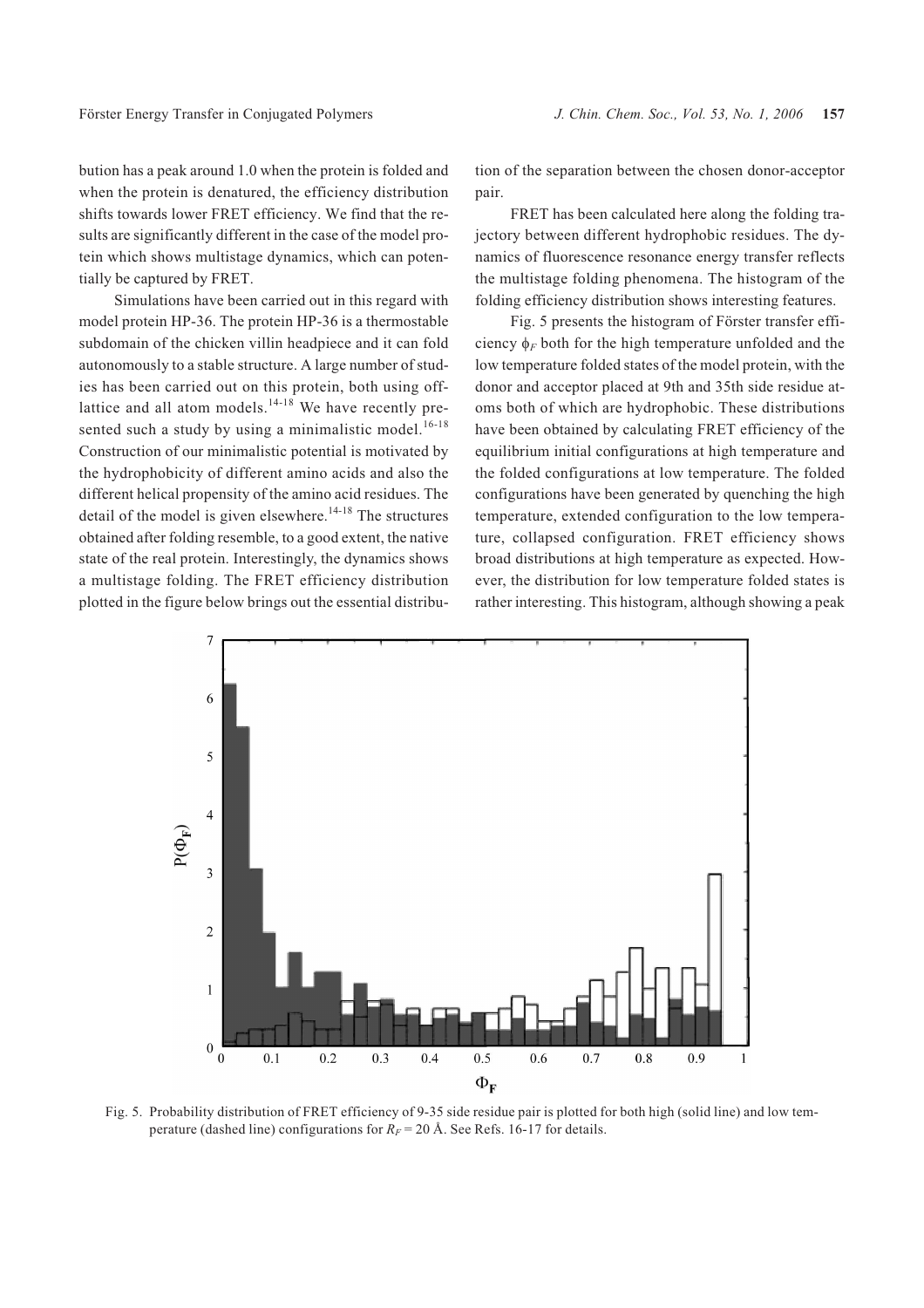at high Förster efficiency, does show a broader tail extending up to very low efficiency. Note that the present calculation of this distribution involved a large number (584) of quenched configurations. The significant population at low efficiency shows that many of the quenched states have the donor-acceptor pair separated by a significant distance. This signifies that there are many entangled and misfolded states with the residues under study lying far apart even in the low temperature folded states unlike in the case of homopolymers. This is actually rather different from what has been reported in some experimental studies which provide a reverse description, with a relatively broad peak in the efficiency distribution for the extended states and a sharper distribution for the folded states.

The FRET efficiency  $F_F$  depends critically on the value of Förster radius R*<sup>F</sup>* and the nature of donor and acceptor. Protein folding is governed mainly by the hydrophobic force. So change in FRET efficiency distribution is interesting for the hydrophobic pairs because it gives direct information about large scale conformational change. While the broad distribution of the probability in high temperature is expected due to a flat energy surface, the distribution at low temperature signifies the misfolded and trapped states signifying a rather complicated potential energy landscape for this model protein.

Fig. 6 shows the time dependence of survival probability  $S_p(t)$  in FRET using Förster energy transfer rate (Eq. 1) for the 9-35 pair along the Brownian dynamics trajectory leading to the most stable structure. The Förster radius  $R_F$  is taken as 10 Å. The dynamics of FRET shows initially very slow decrease of  $S_P(t)$  to be followed by a sudden drop at around 2400 as seen in case of the different dynamical properties discussed below.  $S_p(t)$  is found to be relatively insensitive to *krad*.

The time dependence shown in Fig. 6 can be understood from Fig. 7 where the time variation of the radius of gyration is plotted. The multistage folding process can be easily understood by monitoring the radius of gyration of the model protein with time. Consistent with the dynamics of FRET, there is a long plateau observed at the final stage of folding. This could be correlated with the underlying landscape of the model protein. The long slope could have arisen because of the entropic bottleneck created by an enormous number of conformations at that particular energy level and thus delay the folding process by an enormous amount. It is interesting to note that FRET is sensitive to the slow dynamics that occurs after reduced time 2000 and thus to the dynamics of topological pair contact formation. This is due to our choice of  $R_F$ =10 Å which is also the plateau value of the radius of gyration in Fig. 6.

#### **CONCLUSION**

In view of the great popularity of fluorescence energy transfer as a spectroscopic ruler to determine structure and dynamics of biopolymers, a critical evaluation of the merits and demerits of Förster energy transfer rate which is often used in the analysis of experimental results is a worthwhile exercise. Recently, FRET has been used in the development of metal based nanosensors which shows quite different distance dependence.<sup>19</sup>

Because the Coulomb coupling depends on the relative orientation of the charge distribution, energy transfer rate also depends on the orientation. Recently a detailed dynamical study of this orientation dependence was carried out.<sup>20</sup> It was found that if dynamical averaging exists, then the effects of orientation dependence are not paramount. However, in quenched configuration (such as in thin films),



Fig. 6. FRET survival probability of 9-35 side residue pair is shown for different radiative rates at  $R_F$  = 10 Å. See Refs. 16-17 for details.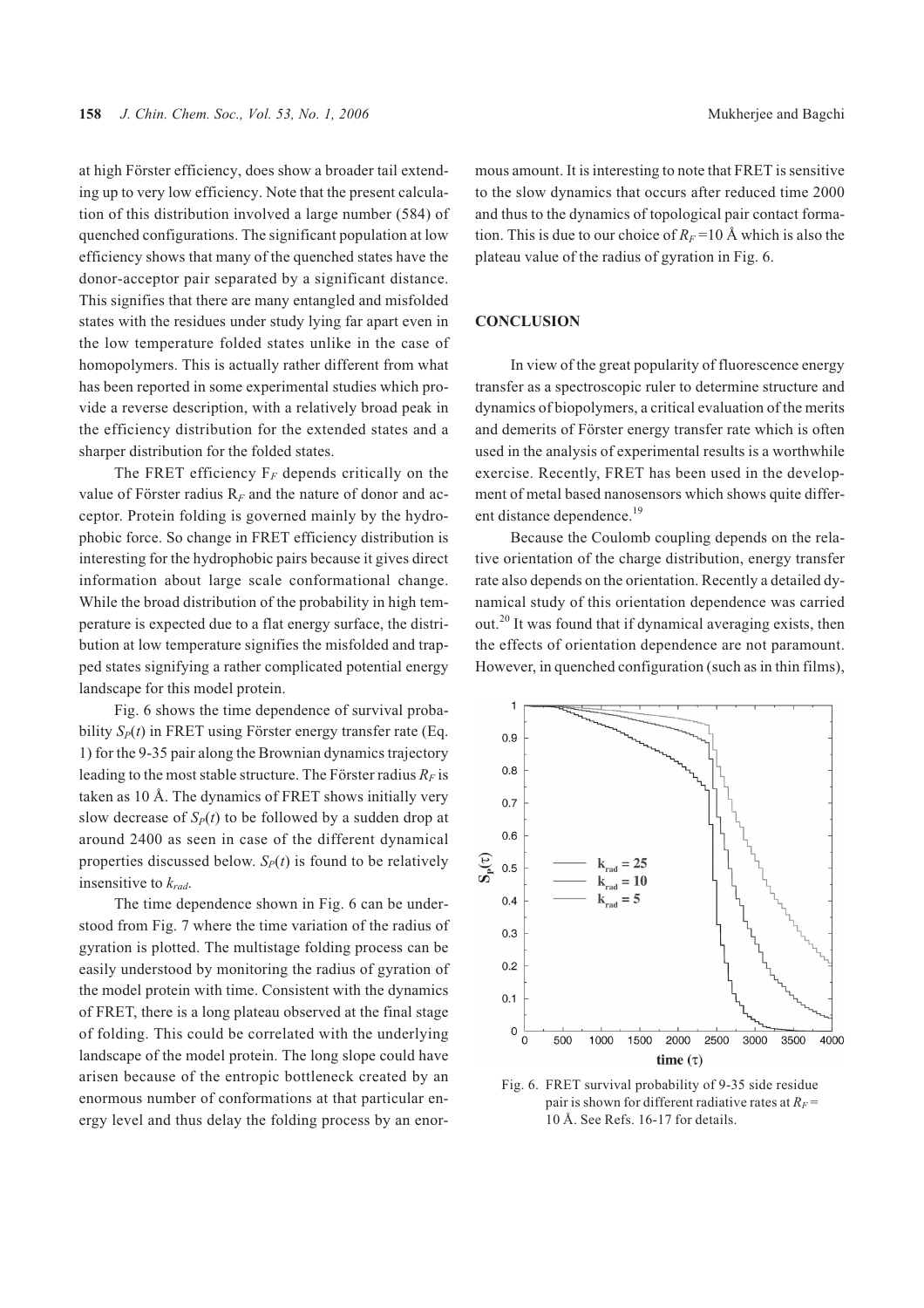

Fig. 7. Dynamics of radius of gyration shows multistage decay. The solid line is the radius of gyration of the model protein and dot-dashed line shows the radius of gyration of the minimized configuration. See. Refs. 16-18 for details.

one must take heed of the relative orientation of the donor-acceptor pair.

### **ACKNOWLEDGEMENT**

It is a pleasure to thank Dr. G. Srinivas (IISc., Bangalore), Dr. Kim Wong, Professor Peter Rossky and Professor Paul Barbara (UT-Austin, Texas, USA) for collaboration. This work was supported in parts by grants from DST and CSIR.

Received May 5, 2005.

### **REFERENCES**

- 1. Förster, Th. *Ann. Phys. (Leipzig)* **1948**, *2*, 55.
- 2. Förster, Th. "Delocalized excitation and excitation transfer" in *Modern Quantum Chemistry, Istanbul Lectures, Part III: Action of Light and Organic Crystals*; Sinanoglu, O., Ed.;

Academic Press: New York, 1965.

- 3. Lakowicz, J. R. *Principles of Fluorescence Spectroscopy*; Plenum: New York, 1983.
- 4. May, V.; Kuhn, O. *Charge and Energy Transfer Dynamics in Molecular Systems*; Wiley-VCH, Verlag: Berlin, 2000.
- 5. Telford, J. R.; Wittung-Stafshede, P.; Gray, H. B.; Winkler, J. R. *Acc. Chem. Res.* **1998**, *31*, 755; Pascher, T.; Chesick, J. P.; Winkler, J. R.; Gray, H. B. *Science* **1996**, *271*, 1558.
- 6. Lyubovitsky, J. G.; Gray, H. B.; Winkler, J. R. *J. Am. Chem. Soc.* **2002**, *124*, 5481.
- 7. Cerullo, G.; Stagira, G.; Zavelani-Rossi, M.; Silvestri, S.; Virgili, T.; Lidzey, D. G.; Bradley, D. D. C. *Chem. Phys. Lett*. **2001**, *335*, 27-29.
- 8. Hu, D.; Yu, J.; Barbara, P. F. *J. Am. Chem. Soc*., **1999**, *121*, 6936-6937.
- 9. Wong, K. F.; Bagchi, B.; Rossky, P. J. *J. Phys. Chem. A*, **2004**, *108*, 5752-5763.
- 10. Deniz, A. A.; Laurence, T. A.; Beligere, G. S.; Dahan, M.; Martin, A. B.; Chemla, D. S.; Dawson, P. E.; Schultz, P. G.; Weiss, S. *Proc. Natl. Acad. Sci. USA* **2000**, *97*, 5179.
- 11. Wilemski, G.; Fixman, M. *J. Chem. Phys.* **1974**, *60*, 866; *ibid* **1974**, 878.
- 12. Rouse, P. E. *J. Chem. Phys.* **1953**, *21*, 1272.
- 13. Lakshmikanth, G. S.; Sridevi, K.; Krishnamoorthy, G.;